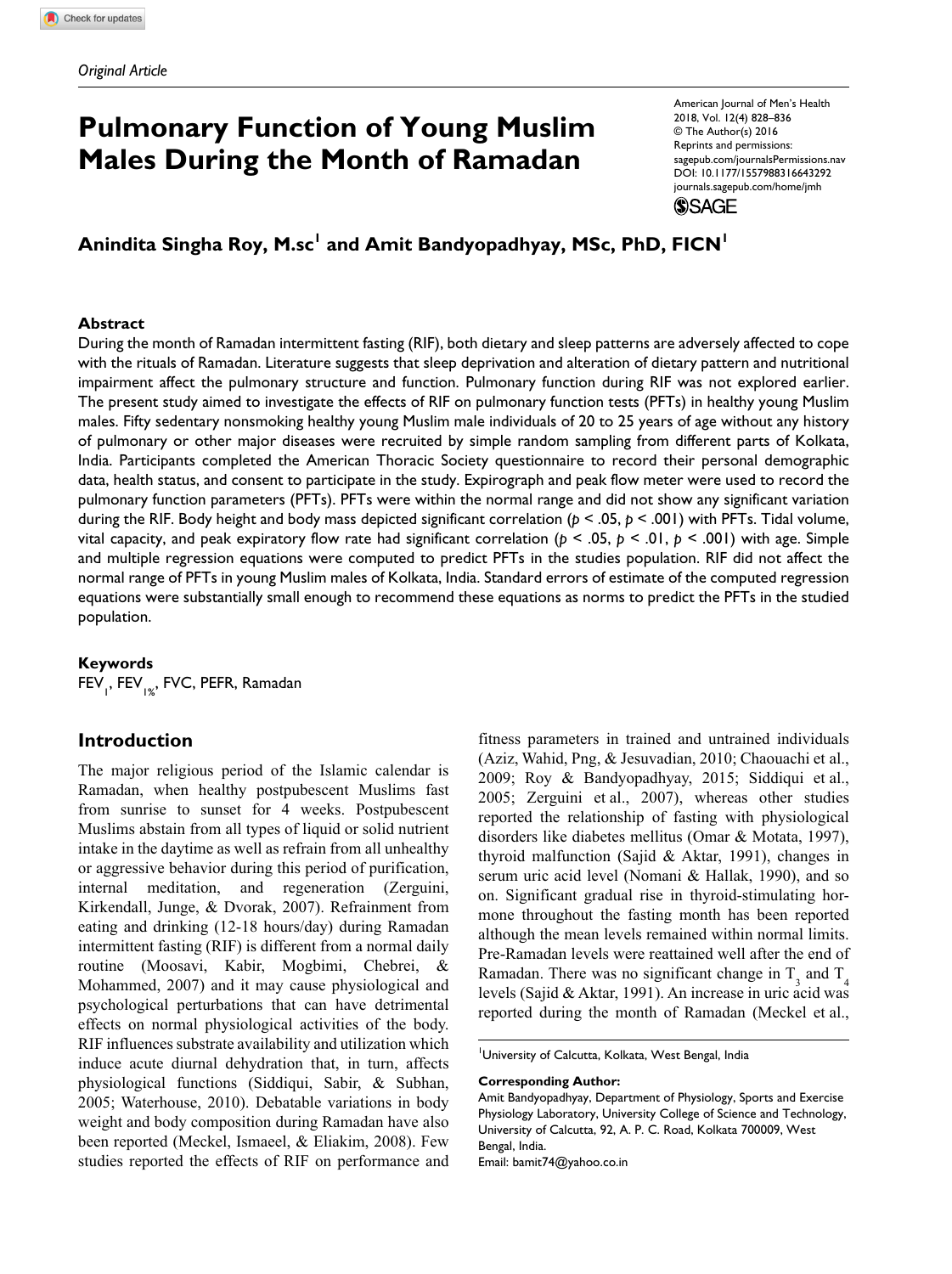2008). However, some studies reported a significant decrease in blood glucose level (; Mirzaei, Rahamani-nia, Moghadam, Ziyaolhgh, & Rezaei, 2012; Ziaee et al., 2006), while Mansi (2007) reported a significant increase in the blood glucose level during the month of Ramadan.

Pulmonary function tests (PFTs) are one of the major components of physical fitness (Roy et al., 2014). Spirometry provides the values of different pulmonary function measurements and it is an important and cost effective diagnostic tool that is widely used in pulmonology, public health screening, occupational therapies, and sports medicine (Siddiqui et al., 2005). Literature suggests that sleep deprivation leads to significant deterioration of pulmonary function in healthy people (Phillips, Cooper, & Burke, 1987). Moreover, alteration of dietary pattern and nutritional impairment adversely affects pulmonary structure and function, neural control of breathing, and functioning of the respiratory muscles (Chin & Haponik, 1994; Riley & Thakker-Varia, 1995). Both dietary and sleep patterns are adversely affected during the month of RIF to cope up with the rituals of Ramadan. It is justified to speculate that RIF might have some impact on pulmonary function measurements in fasting Muslims, although the relevant data are scanty. Changes in different parameters of PFTs during RIF have been reported in different populations. Peak expiratory flow rate (PEFR) significantly decreased during RIF in Malaysians (Duncan, Husain, Raman, Cheah, & Ch'ng, 1990), whereas significant increase in post-Ramadan values of forced vital capacity (FVC) and forced expiratory flow rates  $(FEF_{75\%}, [FEF_{75\%85\%}]$  was reported in Pakistani populations (Siddiqui et al., 2005; Subhan, Siddiqui, Khan, & Sabir, 2006). Significant increase in vital capacity (VC), forced expiratory volume in 1 second (FEV<sub>1</sub>), FEV<sub>1</sub> as a percentage of FVC (FEV<sub>1%</sub>), PEFR, mid-expiratory flow during 75% of emited volume (MEF<sub>75%</sub>), mid-expiratory flow during 50% of emited volume ( $MEF_{50\%}$ ) and maximum mid expiratory flow (MMEF) was reported in Iranians during Ramadan as well as in the post-Ramadan period (Moosavi et al., 2007). Similar data on the effects of RIF on pulmonary function measurements are unavailable in Indian Muslim males who undergo fasting during the holy month of Ramadan. Therefore, the present study was aimed to investigate the effects of RIF on PFTs in healthy young Muslim male subjects of Kolkata, India.

# **Method**

# *Study Design*

The entire study was conducted in the Sports and Exercise Physiology Laboratory, Department of Physiology, University of Calcutta from June 29 to July 27, 2014.

Participants visited the Sports and Exercise Physiology Laboratory for a total of eight occasions which were divided into one familiarization trial, one preexperimental trial, five experimental trials, and one postexperimental trial. The familiarization trial, that is, the first study session, was conducted 15 days before the month of Ramadan to explain and demonstrate to the subjects the experimental requirement as well as to familiarize them with the experimental procedures. Pre-Ramadan data were collected 7 days before the month of Ramadan (preexperimental trial). The data from the five experimental trials were collected on the 1st, 8th, 16th, 22nd, and 30th days of the month of Ramadan. The remaining one session, that is, eighth session or postexperimental trial, was conducted 15 days after the month of Ramadan to record the post-Ramadan values of the PFTs. The entire experimental protocol has been diagrammatically represented in Figure 1.

PFTs were measured at the same time of the day to avoid any chance of diurnal variation. Participants reported to the laboratory at 9 a.m. The age of each subject was calculated to the nearest year from the date of birth as obtained from their Photo ID issued by the Government of India. Physical parameters, namely, body height and body mass were measured with the subject standing barefoot and wearing minimum clothing on a weighing machine fitted with a height measuring rod (Avery India Ltd., India) with an accuracy of  $\pm 0.50$  cm and  $\pm 0.1$  kg, respectively.

## *Participant Recruitment*

Fifty young Muslim untrained male subjects aged 20 to 24 years ( $M = 21.71$  years,  $SD = 1.76$  years) with body height ranging between 159.2 cm and 172.7 cm  $(M = 167.33$  cm,  $SD = 6.19$  cm) who were undergoing RIF were recruited from different parts of Kolkata, India as the experimental group (EG) of this time series study. The control group (CG) composed of 50 untrained Muslim male subjects belonging to same age range (*M* = 21.63 years,  $SD = 1.67$  years) and having body height ranging between 160.7 cm and 172.8 cm (*M* = 166.96 cm,  $SD = 5.80$  cm) who were not undergoing fasting during this period and not following the rituals of the month of Ramadan were recruited from the same community. The sample size was calculated using the method of Das and Das (1998), where the input of confidence interval was set as 95%. The study was conducted with 50 subjects in each group, which was greater than the computed sample size of 32 in each group.

The EG abstained from eating and drinking during all the sessions according to the religious recommendations and all of them strictly followed the religious rules of the holy month. Subjects of the CG maintained their normal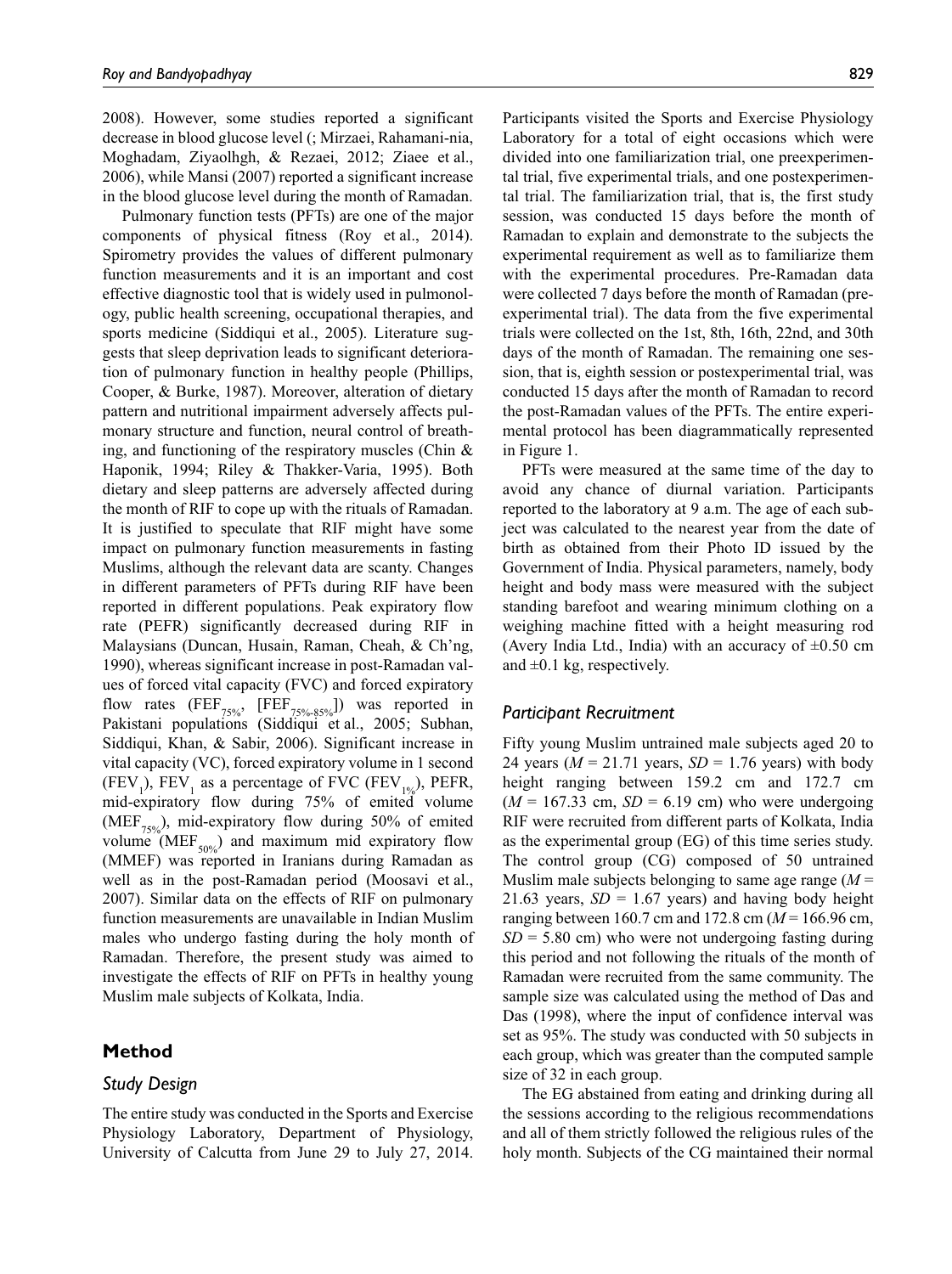

**Figure 1.** Diagrammatic representation of the experimental protocol: (A) experimental design, (B) sequence of tests performed in each session.

daily activities including food and water intake but abstained from any heavy work on the days of evaluation as per the objective of the study.

All the subjects were healthy and belonged to a similar socioeconomic status. Subjects belonging to religions other than Muslim, doing regular exercise, and under medication or with any history of health complication were excluded from the study. The experimental protocol was explained and demonstrated to all of the subjects in the familiarization trial to allay their apprehension. Each subject signed the written informed consent form. Subjects completed the American Thoracic Society (1978) questionnaire to record their health status and personal demographic data. The entire study was approved by the Human Ethical Committee, Department of Physiology, University of Calcutta.

#### *Determination of Pulmonary Function Tests*

PFTs were recorded on a 9-L closed-circuit-type expirograph (Toshniwal Technologies Pvt. Ltd., India). The parameters measured were tidal volume (TV), VC, FVC, FEV<sub>1</sub>, FEV<sub>1%</sub>, mid-expiratory flow rate (FEF<sub>25%-75%</sub>), and forced expiratory time. The PEFR was recorded with the help of Wright peak flow meter. The expirograph was calibrated daily using a Palmer respiratory hand pump. All the measurements were conducted according to the procedure of Bandyopadhyay, Bhattacharjee, Dalui, and

Pal (2013). Subjects were encouraged and motivated to attain maximum inspiratory and expiratory efforts. These tests were recorded at noon before lunch, as expiratory flow rates are highest at noon (Bandyopadhyay, 2011; Bandyopadhyay et al., 2013). For each volunteer, three satisfactory efforts were recorded with at least 3 to 5 minutes rest between the consecutive trials as per the standard norm (Bandyopadhyay, 2011). After a couple of practice runs, at least three trials were conducted of which the highest value was accepted (Bandyopadhyay, 2011). All pulmonary function measurements were expressed at body temperature and pressure saturated with water vapor. In one subject, all the records, that is, anthropometric measurements and recording of pulmonary function measurements were conducted in one sitting on the same day.

#### *Statistical Analysis*

Data were expressed as  $M \pm SD$ . Changes in PFTs over time in both groups were determined by one-way repeated measure analysis of variance. Unpaired student's *t* test was performed to test the significance of differences between mean values of CG and EG. Pearson's productmoment correlation (*r*) was adopted to test the relationship of physical parameters with the PFTs in both groups. Simple and multiple regression analysis were also adopted to compute the norms for predicting pulmonary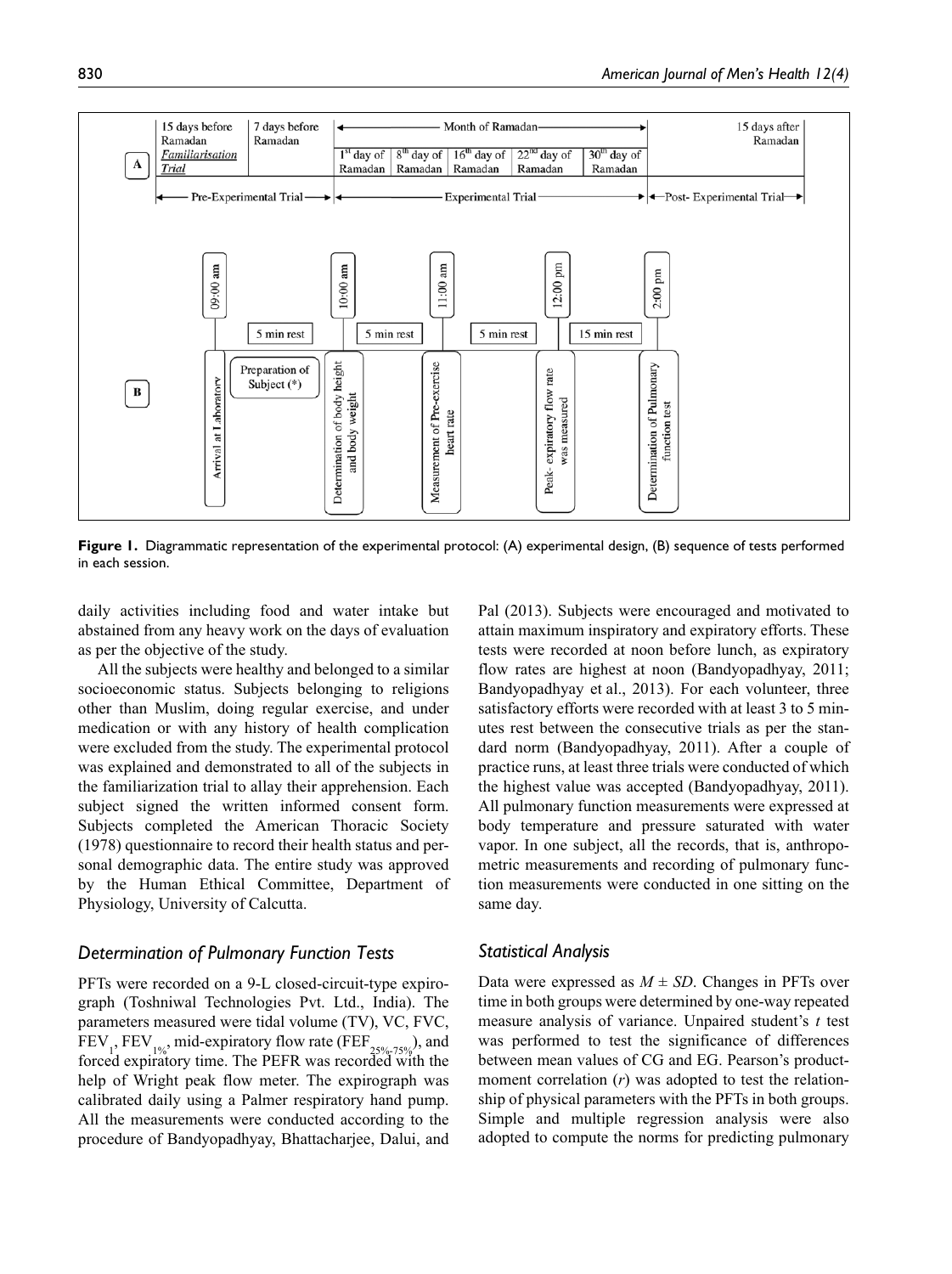| Pulmonary                          |       | Preexperimental              | Experimental trials during the month of Ramadan |                    |                    |                    |                    | Postexperimental                 |
|------------------------------------|-------|------------------------------|-------------------------------------------------|--------------------|--------------------|--------------------|--------------------|----------------------------------|
| function<br>measurement            | Group | trial (7 days<br>before RIF) | Ist Day                                         | 8th Day            | 16th Day           | 22nd Day           | 30th Day           | trial (15 days<br>after the RIF) |
| Body weight                        | C     | $63.08 \pm 9.46$             | $63.90 \pm 9.91$                                | $64.39 \pm 10.34$  | $63.45 \pm 9.31$   | $64.97 \pm 9.70$   | $63.32 \pm 10.23$  | $62.98 \pm 8.89$                 |
| (kg)                               | Е     | $62.1 \pm 11.25$             | $62.78 \pm 10.19$                               | $61.98 \pm 10.65$  | $61.45 \pm 10.03$  | $61.73 \pm 10.82$  | $60.24 \pm 9.89$   | $60.12 \pm 9.12$                 |
| TV(mL)                             | C     | $571.04 \pm 51.06$           | $568.97 \pm 50.81$                              | $569.34 \pm 51.76$ | $567.20 \pm 50.64$ | $564.64 \pm 51.90$ | $570.12 \pm 50.71$ | $565.66 \pm 51.38$               |
|                                    | E     | $583.32 \pm 59.05$           | $568.97 \pm 40.81$                              | $552.34 \pm 42.76$ | $566.20 \pm 40.64$ | $558.64 \pm 36.90$ | $572.12 \pm 38.71$ | $558.36 \pm 42.38$               |
| VC(L)                              | C     | $4.12 \pm 0.56$              | $4.10 \pm 0.52$                                 | $3.98 \pm 0.55$    | $4.11 \pm 0.49$    | $4.15 \pm 0.53$    | $4.17 \pm 0.51$    | $4.14 \pm 0.53$                  |
|                                    | Е     | $4.10 \pm 0.53$              | $4.16 \pm 0.62$                                 | $4.00 \pm 0.56$    | $4.14 \pm 0.71$    | $4.20 \pm 0.57$    | $4.08 \pm 0.63$    | $4.09 \pm 0.52$                  |
| $FVC$ (L)                          | C     | $3.87 \pm 0.55$              | $4.11 \pm 0.67$                                 | $4.01 \pm 0.53$    | $3.96 \pm 0.64$    | $4.12 \pm 0.63$    | $3.82 \pm 0.62$    | $4.06 \pm 0.66$                  |
|                                    | Е     | $3.83 \pm 0.52$              | $4.00 \pm 0.71$                                 | $3.88 \pm 0.71$    | $4.12 \pm 0.58$    | $4.06 \pm 0.51$    | $3.90 \pm 0.53$    | $3.95 \pm 0.58$                  |
| $FEV_{1}$ (L)                      | C     | $3.53 \pm 0.65$              | $3.62 \pm 0.68$                                 | $3.56 \pm 0.63$    | $3.62 \pm 0.55$    | $3.71 \pm 0.76$    | $3.62 \pm 0.64$    | $3.58 \pm 0.71$                  |
|                                    | E     | $3.52 \pm 0.62$              | $3.76 \pm 0.55$                                 | $3.60 \pm 0.71$    | $3.84 \pm 0.67$    | $3.66 \pm 0.63$    | $3.70 \pm 0.70$    | $3.76 \pm 0.56$                  |
| $FEV_{1%}$ (%)                     | C     | $90.84 \pm 7.04$             | $90.00 \pm 6.86$                                | $92.78 \pm 6.24$   | $93.20 \pm 5.62$   | $94.56 \pm 5.86$   | $94.87 \pm 6.43$   | $94.53 \pm 7.08$                 |
|                                    | E     | $91.40 \pm 6.94$             | $94.00 \pm 5.74$                                | $90.26 \pm 5.92$   | $91.20 \pm 6.47$   | $92.47 \pm 6.52$   | $93.06 \pm 5.77$   | $93.25 \pm 5.80$                 |
| FEF <sub>25%-75%</sub> (L/<br>min) | C     | $288.62 \pm 87.77$           | $265.86 \pm 56.86$                              | $277.81 \pm 55.32$ | $272.00 \pm 67.91$ | $276.35 \pm 70.00$ | $278.46 \pm 64.72$ | $271.74 \pm 59.03$               |
|                                    | E     | $278.46 \pm 81.23$           | $270.45 \pm 60.86$                              | $283.81 \pm 61.27$ | $269.00 \pm 58.39$ | $280.71 \pm 63.35$ | $280.04 \pm 57.57$ | $280.57 \pm 69.07$               |
| $FEF_{75\%-85\%}$ (L/<br>min)      | C     | $75.54 \pm 11.81$            | $74.6 \pm 12.17$                                | $70.16 \pm 11.22$  | $70.98 \pm 12.34$  | $73.61 \pm 10.81$  | $72.53 \pm 12.16$  | $75.89 \pm 11.38$                |
|                                    | Е     | 75.86 ± 17.52                | $76.96 \pm 16.07$                               | $72.46 \pm 15.28$  | $72.71 \pm 19.04$  | $70.29 \pm 20.18$  | $73.77 \pm 18.56$  | 75.00 ± 17.77                    |
| PEFR (L/min)                       | C     | $672.4 \pm 60.47$            | $675.3 \pm 64.51$                               | $677.4 \pm 66.58$  | $680.3 \pm 67.44$  | $678.5 \pm 62.34$  | $672.3 \pm 61.28$  | $673.4 \pm 69.72$                |
|                                    | E     | $677.8 \pm 72.94$            | $674.2 \pm 72.23$                               | $682.5 \pm 74.65$  | $688.9 \pm 73.87$  | $668.2 \pm 72.33$  | $676.4 \pm 71.46$  | $674.9 \pm 71.98$                |

**Table 1.** Values of Pulmonary Function Measurements Before, During, and After the Month of Ramadan in Young Muslim Males of Kolkata, India.

*Note.* RIF = Ramadan intermittent fasting; C = control group; E = experimental group; TV = tidal volume; VC = vital capacity; FVC = forced vital capacity; FEV<sub>1</sub> = forced expiratory volume in 1 second; FEV<sub>1 as</sub> a percentage of FVC; FEF = forced expiratory flow rate; PEFR = peak expiratory flow rate. Values are *M* ± *SD*. One-way repeated measure analysis of variance showed insignificant difference.

function measurements from different physical parameters in the studied population. The level of significance was set at  $p < .05$ . The statistical analysis was done by using SPSS 16 software.

# **Results**

The values of PFTs recorded during all the sessions indicated that there was insignificant change in the studied pulmonary function parameters during the month of Ramadan (Table 1). There was no significant variation in the PFTs between the EG and the CG. Insignificant difference was also noted in the physical parameters when compared between the groups as well as when compared during different days of RIF separately in the EG and the CG, respectively. The values of correlation coefficient between physical parameters and the PFTs are reported in Table 2. The correlation statistic was performed by using the data that were obtained in both groups during the preexperimental trial, that is, 7 days before the month of Ramadan. Since there was insignificant intergroup variation in PFTs and the values of correlation coefficients in the CG and the EG were very close to each other, correlation coefficients were also computed in the aggregate of all sample ( $n = 100$ ). VC, FVC, FEV<sub>1</sub>, FEV<sub>1%</sub>, and PEFR had significant correlation with age and body height, whereas body mass had significant correlation with FEV<sub>1</sub> and  $FEV_{1%}$ . Depending on these significant correlations

**Table 2.** Values of Correlation Coefficients Between Pulmonary Function Measurements and Physical Parameters in Young Muslim Males of Kolkata, India.

| Pulmonary<br>function<br>measurements | Group | Age<br>(years)     | Body height<br>(cm) | Body<br>mass (kg) |
|---------------------------------------|-------|--------------------|---------------------|-------------------|
| VC (L)                                | C     | .67***             | .89∗∗∗              | .27               |
|                                       | E     | .68***             | .80***              | 18.               |
| $FVC$ (L)                             | C     | .60***             | .86***              | .26               |
|                                       | E     | .62***             | .80***              | .23               |
| $FEV1$ (L)                            | C     | .65***             | .88***              | $.33*$            |
|                                       | E     | .64 <sup>***</sup> | .83***              | $.32*$            |
| $FEV_{1%}^{\prime}$ (%)               | C     | .44**              | .55***              | $.33*$            |
|                                       | E     | $.41**$            | .58 <sup>***</sup>  | $.36*$            |
| PEFR (L/min)                          | C     | $.31*$             | .70***              | .25               |
|                                       | F     | .54 <sup>***</sup> | .85 ***             | . 17              |

*Note.* VC = vital capacity; FVC = forced vital capacity; FEV<sub>1</sub> = forced expiratory volume in 1 second;  $FEV_{1%} = FEV_{1}$  as a percentage of FVC; PEFR = peak expiratory flow rate;  $C =$  control group;  $E =$ experimental group.

\**p* < .05. \*\**p* < .01. \*\*\**p* < .001.

of physical parameters with PFTs in the aggregate of all sample, the simple and multiple regression norms for prediction of PFTs from different physical parameters were computed by using the same preexperimental data of all the subjects. Since body height and age exhibited highest values of correlation coefficient with VC, FVC,  $FEV_{1}$ ,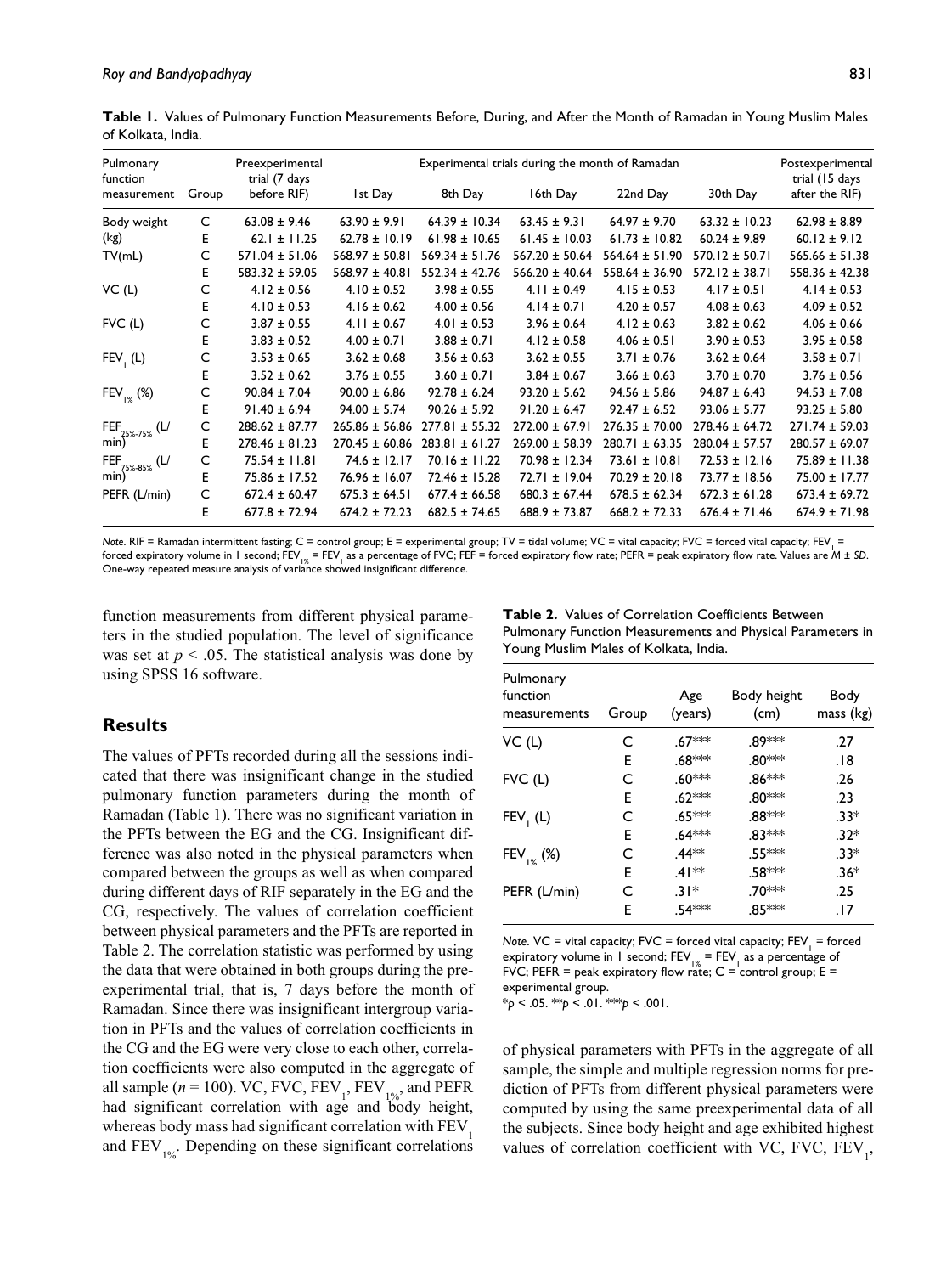

**Figure 2.** Relationship of VC, FVC, and  $FEV_1$  with age in the young Muslim males of Kolkata, India. *Note*. VC = vital capacity; FVC = forced vital capacity; FEV1 = forced expiratory volume in 1 second.

 $FEV<sub>10</sub>$ , and PEFR, these two physical parameters were considered as the independent variables to compute the simple and multiple regression norms for prediction of PFTs in the studied population (Figure 2-Figure 7, Table 3).

# **Discussion**

The present study was conducted to enumerate the effects of RIF on pulmonary function parameters and the pre-Ramadan values were considered as the baseline values for valid comparison with during Ramadan and post-Ramadan values. The study was further focused to compare the data with other national and international counterparts as well as to compute the population-specific regression norms for the prediction of PFTs in the studied community. It was observed that pulmonary function measurements were not influenced by the religious rituals of Ramadan in the studied population. The difference in PFTs between the CG and the EG in each trial was statistically insignificant. One-way repeated measure analysis of variance indicated that the difference in PFTs recorded before, during, and after the month of Ramadan were statistically insignificant in both the EG and the CG. Similar finding was also reported in earlier studies



**Figure 3.** Relationship of VC, FVC, and FEV<sub>1</sub> with body height in the young Muslim males of Kolkata, India. *Note*. VC = vital capacity; FVC = forced vital capacity; FEV1 = forced expiratory volume in 1 second.

(Duncan et al., 1990; Subhan et al., 2006). Significant difference in FVC during RIF was reported in a Pakistani population (Siddiqui et al., 2005) and this finding contradicted the observation of the present study.

The present investigation depicted insignificant change in body mass during the month of Ramadan as also reported in earlier studies (Duncan et al., 1990; Sweileh, Schnitzler, Hunter, & Davis, 1992). Several factors attribute to the loss of body mass, for example, duration of fasting, diet, environmental condition, level of activity performed by the fasting individual, the season in which the Ramadan falls, level of dehydration, and so on (Siddiqui et al., 2005). Since there was no alteration in the body mass during the course of the current study, it might be postulated that these factors were also within the physiological limit during the study. Coexistence of significant variation in body mass (pre-Ramadan =  $70.48 \pm$ 2.20 kg, during Ramadan =  $69.96 \pm 2.22$  kg, and post-Ramadan =  $70.87 \pm 2.14$  kg) and FVC (pre-Ramadan =  $4.61 \pm 0.12$  kg, during Ramadan =  $4.70 \pm 0.13$  kg, and post-Ramadan =  $4.54 \pm 0.13$  kg) during RIF has been reported in a Pakistani population (Siddiqui et al., 2005). It is a limitation that hydration status was not measured during the course of the present investigation. It has been reported that hypohydration causes significant increase in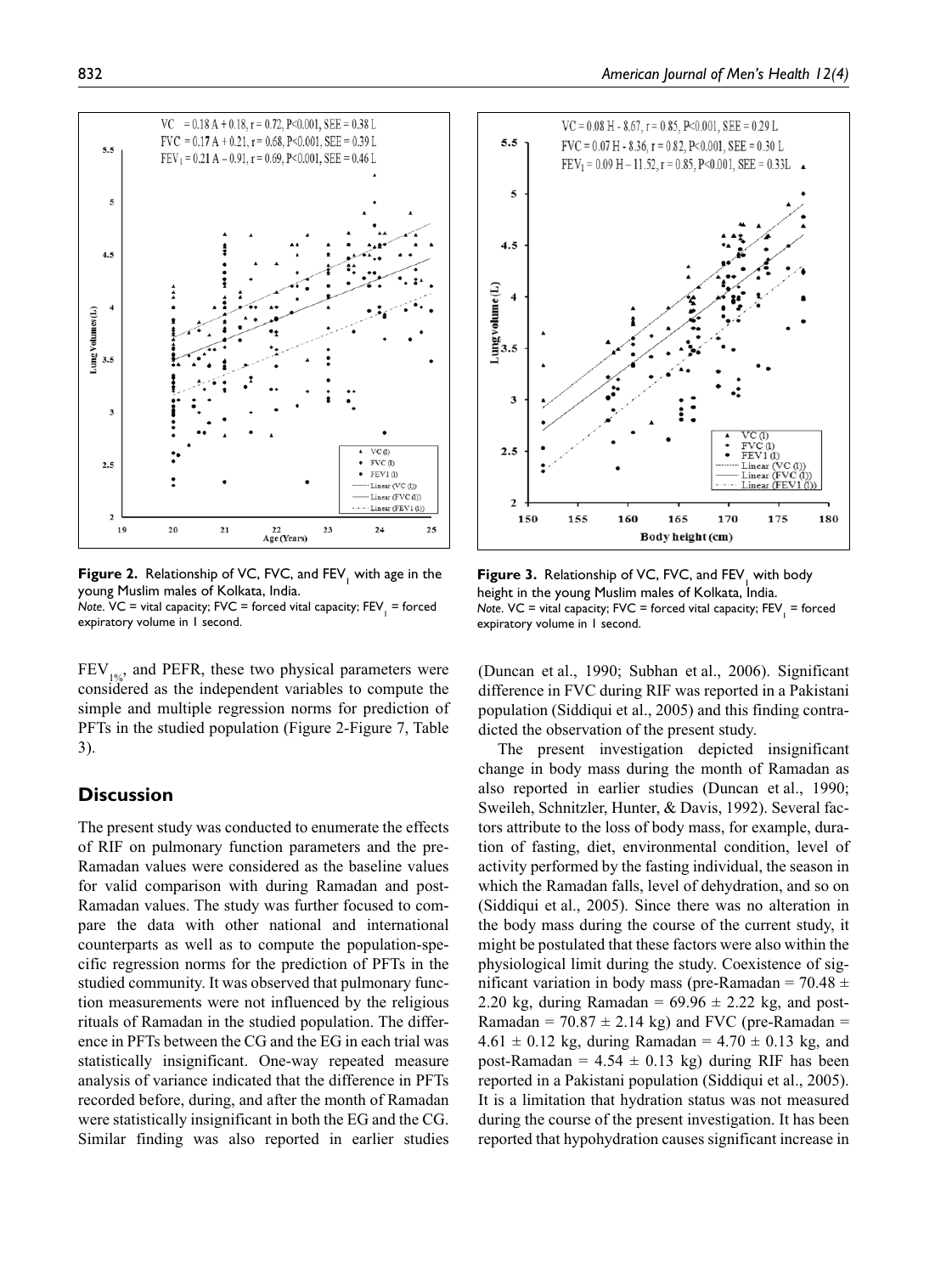

**Figure 4.** Relationship of PEFR with age in the young Muslim males of Kolkata, India.

*Note*. PEFR = peak expiratory flow rate.



**Figure 5.** Relationship of PEFR with age in the young Muslim males of Kolkata, India. *Note*. PEFR = peak expiratory flow rate.

respiratory flow rates because loss of water from the bronchovascular sheath and airway mucosa potentially decreased the airway resistance (Subhan et al., 2006).



**Figure 6.** Relationship of FEV<sub>1%</sub> with age in the young Muslim males of Kolkata, India.

 $\mathsf{Note.}\ \mathsf{FEV}_{_{|\mathbb{X}}}$  =  $\mathsf{FEV}_{_{1}}$  as a percentage of forced vital capacity.



**Figure 7.** Relationship of FEV<sub>1%</sub> with body height in the young Muslim males of Kolkata, India.  $\mathsf{Note.}\ \mathsf{FEV}_{_{|\mathbb{X}}}$  =  $\mathsf{FEV}_{_{1}}$  as a percentage of forced vital capacity.

Conflicting results regarding the effects of RIF on flow rates have been reported in previous studies (Moosavi et al., 2007; Subhan et al., 2006). One study reported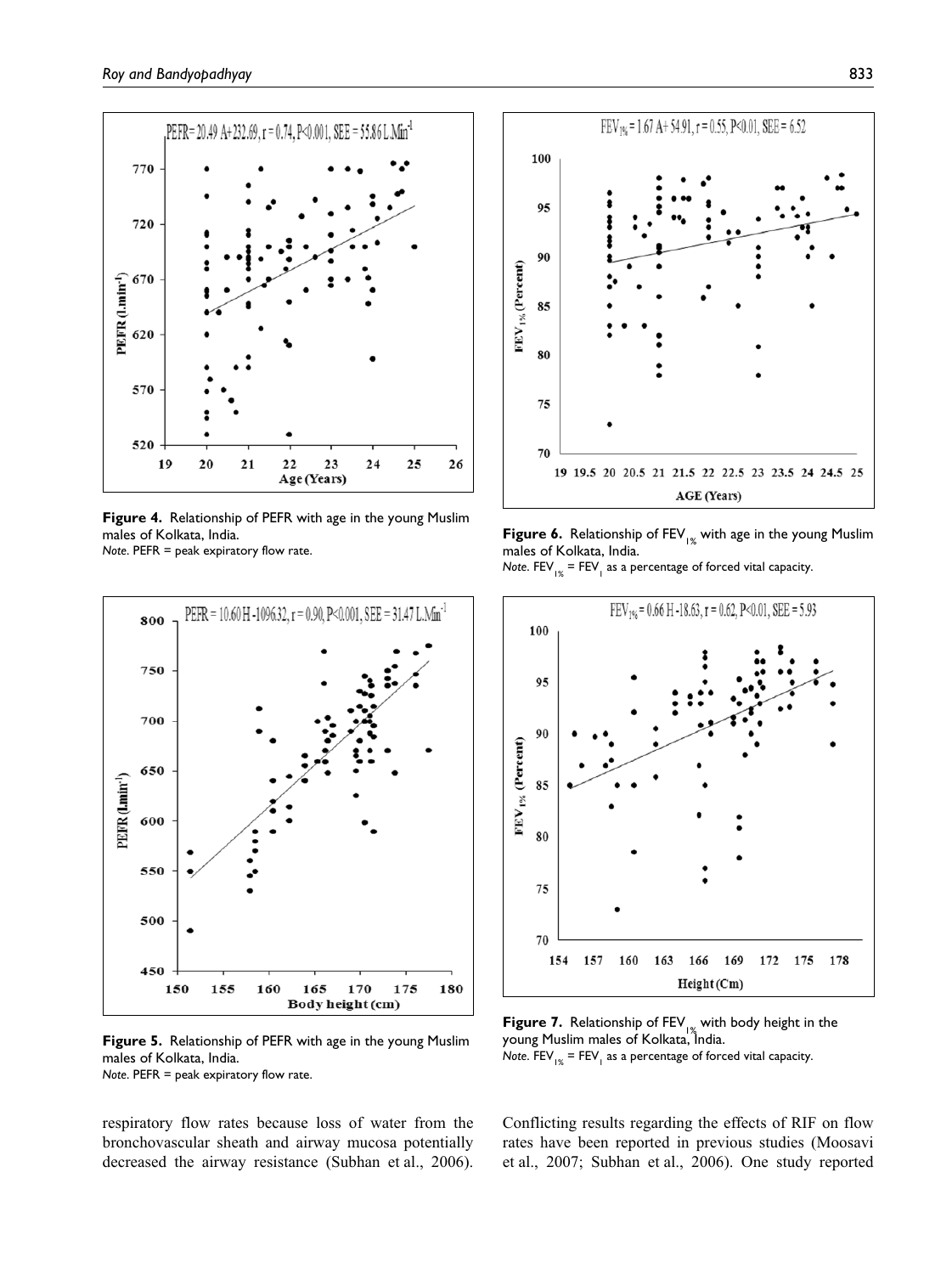**Table 3.** Multiple Regression Norms for the Prediction of Pulmonary Function Measurements in Young Muslim Males of Kolkata, India.

| Pulmonary<br>function<br>measurement | Regression equation                                            | R | $R^2$        | <b>SEE</b> |
|--------------------------------------|----------------------------------------------------------------|---|--------------|------------|
| VC(L)                                | $VC = 0.07 H + 0.05 A - 8.67$                                  |   | $.85*$ .7259 | 0.28       |
| $FVC$ (L)                            | $FVC = 0.07 H + 0.03 A - 8.50$                                 |   | $.82*$ .6724 | 0.30       |
| $FEV_{1}(L)$                         | FEV = $0.08$ H + 0.04 A - 9.92                                 |   | $.85*$ .7249 | 0.33       |
| FEV $(%)$                            | $FEV_{1%}$ = 0.20 H + 2.28 A + 8.15                            |   | $.68*$ .4761 | 5.12       |
| PEFR (L/min)                         | PEFR = 11.71 H - 5.37 A - 1165.41 .82 <sup>*</sup> .6724 40.41 |   |              |            |

Note. VC = vital capacity; FVC = forced vital capacity; FEV<sub>1</sub> = forced expiratory volume in 1 second;  $FEV_{1%}$  =  $FEV_1$  as a percentage of FVC; PEFR = peak expiratory flow rate;  $H =$  body height;  $A = age$ ; SEE = standard errors of estimate

 $*_{p}$  < .001.

significant change in  $\overline{\text{FEF}}_{75\%}$  and  $\overline{\text{FEF}}_{75\%}$  ss% following RIF, while  $\overline{FEF}_{25\%}$  and  $\overline{FEF}_{50\%}$  depicted insignificant variation following the month of Ramadan (Subhan et al., 2006). The other study reported insignificant change in  $MEF_{75\%}$  after the month of Ramadan, while  $MEF_{50\%}$ , MEF<sub>75%</sub>, and MMEF depicted significant increase following the month of RIF. In light of these literatures, it may be hypothesized that in the present study, the hydration status of the subjects was not disturbed and insignificant alteration in the body weight may have had some physiological impact to maintain the PFTs during the RIF.

Although it is a limitation of the current study that the anatomical dead space was not measured, an earlier report suggested that Ramadan fasting had a significant impact on the ratio of dead space to TV in a Malay population (Duncan et al., 1990). It has been reported that a larger variation in the environmental factors might cause significant changes in the lung function (Siddiqui et al., 2005). Environmental temperature and relative humidity varied within a very narrow span during the course of the present study and that might be a reason for the insignificant change in the PFTs in the currently studied population.

Comparison of the pulmonary function measurements of the present study with those of foreign populations and those of populations from other provinces in India is difficult due to variations in the anthropometric profiles that largely affect the lung function measurements (Bandyopadhyay, 2011). Due to such an obstacle, according to Bandyopadhyay et al. (2013), the values of PFTs reported in other studies were standardized with age and height for a valid comparison.

The values of FVC,  $FEV_1$ , and  $FEV_{1\%}$  obtained in both the groups were higher than Malaysian males (Singh, Singh, & Sirisinghe, 1994). The pulmonary function measurements of the present investigation were higher than Nepalese males (Morris, Koski, & Johnson, 1971).

Comparison of the data with other Indian literatures indicated that the present values were higher than the Bengalis and other populations from different provinces of India (De & De, 1939; Rao, Gupta, Saha, & Devi, 1961). Such differences might be attributed to the variation in habitat, ethnicity, dietary practice, and sociodemographic nature (Bandyopadhyay et al., 2013; Chatterjee & Mandal, 1991).

PFT values in the present study were also higher than the Western Indians (Gupta, Gupta, & Ajmera, 1979) but comparable with the Northwestern part of India (Kamat, Thiruvengadam, & Rao, 1967). Techniques and instruments employed in those studies were different than the present one. De and De (1939) investigated PFTs in sitting posture, while Rao et al. (1961) investigated those in supine posture. The lower pulmonary function values in those studies might be due to the variation in posture since a considerable reduction in lung volumes would take place when the subjects moved from a sitting to a recumbent position (Geubelle & Giffin, 1962, as cited in Jain & Ramaiah, 1967).

FVC scores of the present investigation are lower than the age-matched Europeans (Quanjer, 1983; Roca, Sanchis, & Augusti-Vidal, 1986), Americans (Cotes, Saunders, Adam, Anderson, & Hall, 1973), and Senegalese (Dufetel, Pigearias, Lonsdorfer, Derossi, & Faltot, 1989). The precise reason for these interethnic differences is uncertain although it has been attributed to both genetic and environmental factors (Chatterjee, Saha, & Chatterjee, 1988). Anthropometric variations might explain some of these differences as the physical stature of Westerners on the average are somewhat larger than that of the Asians (Bandyopadhyay, 2011). The specific reason for the existence of difference in pulmonary function variables in different healthy populations is uncertain, although they may be attributable to sociodemographic factors, for example, ethnicity, habitat, anthropometric characteristics, and so on.

The majority of the literature indicated significant positive correlation of body height with FVC,  $FEV_1$ , and PEFR as also observed in the present investigation. Comparison of the present anthropometric data with previously reported literatures from India and abroad revealed that variation in FVC,  $FEV_1$ , and PEFR of the presently studied population differed proportionally with the body height of the concerned population. This finding corroborated with the finding of Bandyopadhyay (2011) and Bandyopadhyay et al. (2013).

VC, FVC, and  $FEV_1$ ,  $FEV_{1%}$  exhibited significant correlation with body height. However, only  $FEV_1$  and  $FEV<sub>10</sub>$  showed significant correlation with body mass in both the EG and the CG in young Muslim males. In other studies (Bandyopadhyay, Basak, Tripathy, & Bandyopadhyay, 2006; Chatterjee et al., 1988; Singh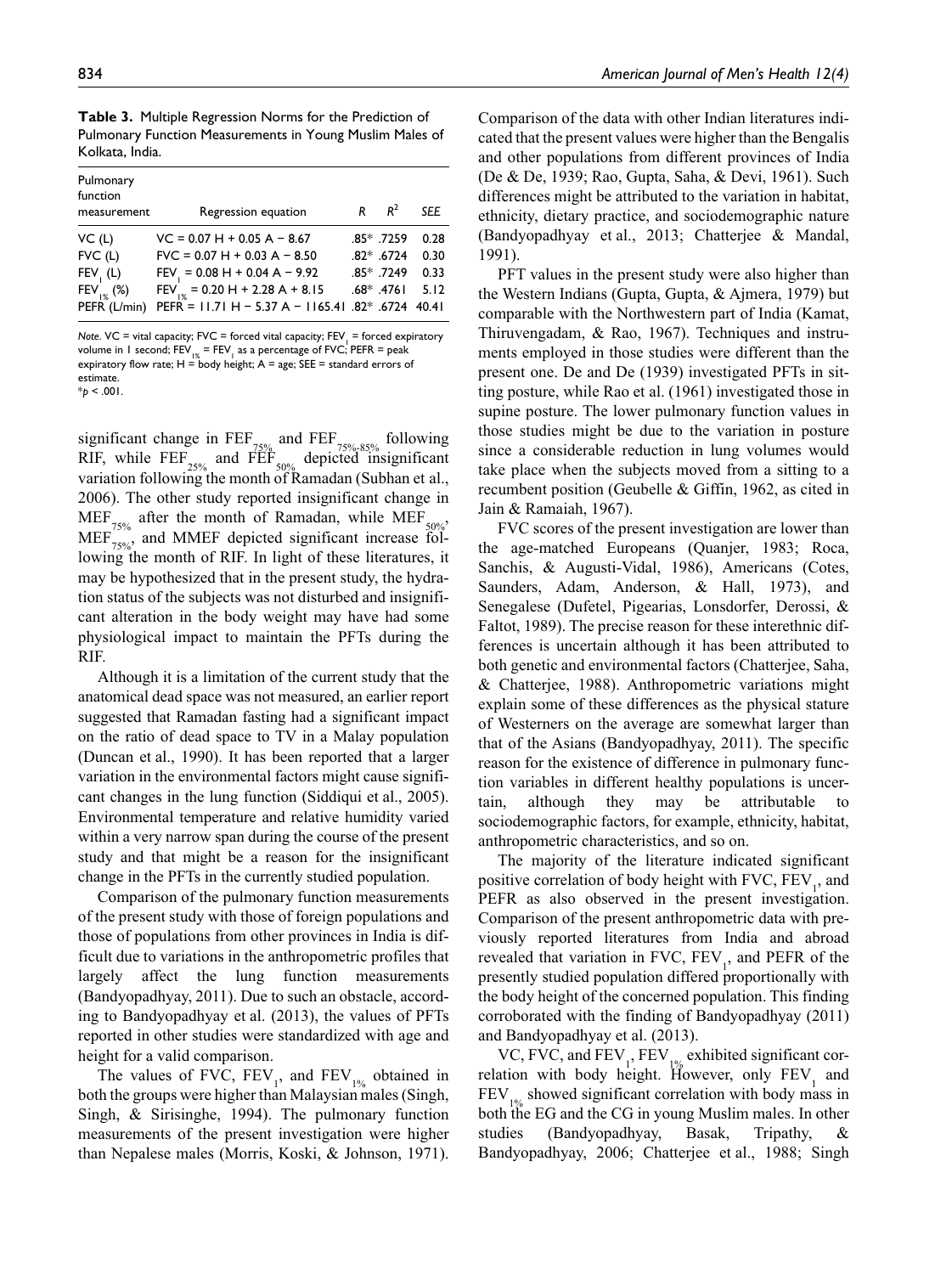et al., 1994), age exhibited significant negative correlation with PFTs, whereas in the present investigation age shows significant positive relationship with dynamic pulmonary function measurements in both groups of the studied population. This finding might be attributed to younger age group and narrow age range of the present population. Chatterjee et al. (1988) proposed that agerelated decline in pulmonary function measurements might be due to progressive loss of elastic recoil with aging even in the absence of impairment by cigarette smoking and pulmonary diseases. Such age-related changes might not have appeared in the presently studied population that belongs to a substantially narrow age range of a younger age group. That was probably the reason for obtaining inconsistent relationships of pulmonary function measurements with age in both the groups of the present investigation.

PEFR, which is considered as one of the most significant parameters to indicate one's pulmonary function status (Bandyopadhyay, 2011), exhibited significant positive correlation with all the physical parameters in both groups of young Muslim males in the present study. As far as the flow rates are concerned, the  $\overline{FEF}_{25\%-75\%}$  and  $\overline{FEF}_{75\%-85\%}$ did not show any significant correlation with the physical parameters.

The mean values of PFTs did not show any significant difference between the CG and the EG. The values of correlation coefficients obtained in both the groups were also very close to each other. Hence, the data of the preexperimental trial (7 days before Ramadan month) of both the groups were taken together to compute the simple and multiple regression equations which could be used as norms for the prediction of VC, FVC,  $FEV_1$ ,  $FEV_{1\%}$ , and PEFR from body height and age in the studied population (Figures 2-7, Table 3). The standard errors of estimate of the computed simple and multiple regression equations were substantially small enough to tentatively propose these equations as applicable norms to predict PFTs in the studied population for practical use in epidemiological studies and also in clinical settings. However, official or final recommendation of these norms needs further study in a larger sample size with cross validation of the data by applying suitable statistical methods.

From the present investigation, it can be concluded that the PFTs of young Muslims of Kolkata were within the normal range. RIF did not affect their normal pulmonary function measurements. The standard errors of estimate of the computed equations were substantially small and therefore these equations were tentatively proposed as applicable norms to predict the PFTs in the studied population. Future studies may be conducted to explore the effects of dietary abnormalities, hydration status, sleep deprivation, and nutritional status on the pulmonary function parameters during the month of RIF. Consequence of changes in blood parameters, if any, on the pulmonary function measurements may also be attempted in future researches.

Study limitations are as follows:

- 1. Hydration status, sleep pattern, food habit, and energy intake were not monitored during the course of the study.
- 2. Anatomical and physiological dead space were not measured in this study.
- 3. Biochemical and routine examination of blood parameter were not conducted during the period of the present investigation.

#### **Authors' Note**

Authors are indebted to the subjects who have wholeheartedly extended their support by participating in the study.

#### **Declaration of Conflicting Interests**

The author(s) declared no potential conflicts of interest with respect to the research, authorship, and/or publication of this article.

## **Funding**

The author(s) received no financial support for the research, authorship, and/or publication of this article.

#### **References**

- American Thoracic Society. (1978). Standard questionnaires on respiratory symptoms, tests of pulmonary function, and chest radiographs. *American Review Respiratory Disease*, *118*, 10-23.
- Aziz, A. R., Wahid, M. F., Png, W., & Jesuvadian, C. V. (2010). Effects of Ramadan fasting on 60 min of endurance running performance in moderately trained men. *British Journal of Sports Medicine*, *44*, 516-521.
- Bandyopadhyay, A. (2011). Pulmonary function studies in young healthy Malaysians of Kelantan, Malaysia. *Indian Journal of Medical Research*, *134*, 653-657.
- Bandyopadhyay, A., Basak, A. K., Tripathy, S., & Bandyopadhyay, P. (2006). Peak expiratory flow rate in female brick field workers of West Bengal, India. *Ergonomics SA*, *18*, 22-27.
- Bandyopadhyay, A., Bhattacharjee, I., Dalui, R., & Pal, S. (2013). Pulmonary function of healthy non-smoking male university students of Kolkata, India—Revisited. *Malaysian Journal of Medical Sciences*, *20*, 17-24.
- Chaouachi, A., Coutts, A. J., Chamari, K., Wong del, P., Chaouachi, M., Chtara, M., . . . Amri, M. (2009). Effect of Ramadan intermittent fasting on aerobic and anaerobic performance and perception of fatigue in male elite judo athletes. *Journal of Strength and Conditioning Research*, *23*, 2702-2709.
- Chatterjee, S., & Mandal, A. (1991). Pulmonary function studies in health school boys of West Bengal. *Japanese Journal of Physiology*, *41*, 797-808.